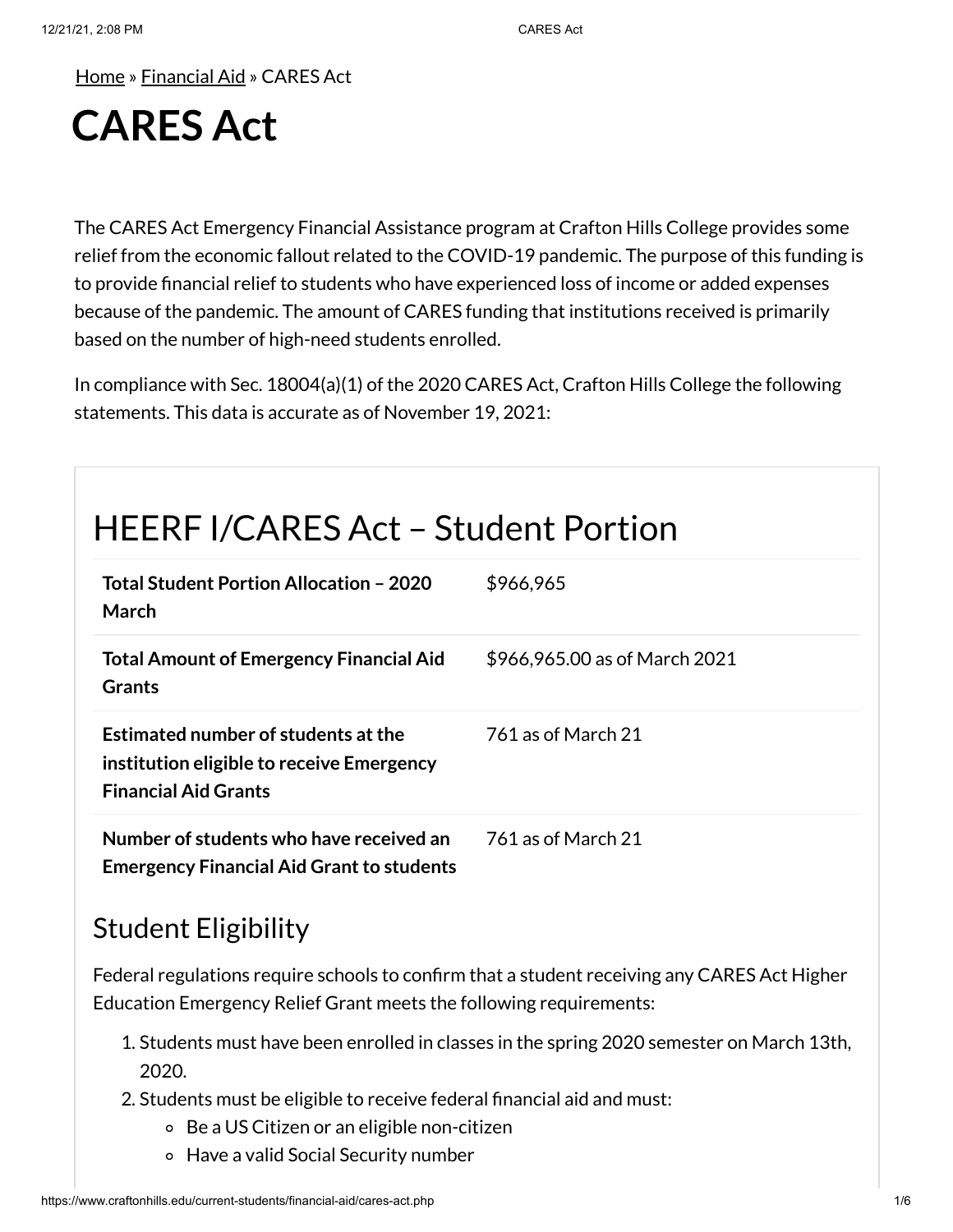- Registered with the Selective Service, if you are a male (you must register between the ages of 18 and 25)
- Not be in default on a federal student loan
- Not owe money on a federal student grant
- Have a cumulative grade point average (GPA) of 2.00 or higher and 67% completion rate
- Have a high school diploma or GED
- Be enrolled in a Programs leading to a degree or certificate Student Selection/ Methodology: Federal Regulations determine criteria by the research department to identify eligible.

### HEERF II/CRRSSA – Student Portion **Total Student Portion Allocation – January 2021** \$966,965 **Total Amount of Emergency Financial Aid Grants** \$ 966,965.00 As of 4/5/21 **Estimated number of students atthe institution eligible to receive Emergency Financial Aid Grants** 1595 **Number of students who have received an Emergency Financial Aid Grant to students** 1541

#### Student Eligibility

Federal regulations require schools to confirm that a student receiving any CARES Act Higher Education Emergency Relief Grant meets the following requirements:

- 1. Students must have been enrolled in classes in the spring 2021 semester.
- 2. Students must be eligible to receive financial aid and must:
	- Have a Dream Application or FAFSA or California Promise Grant Application (BOG)
	- Having the above demonstrated Financial Aid need.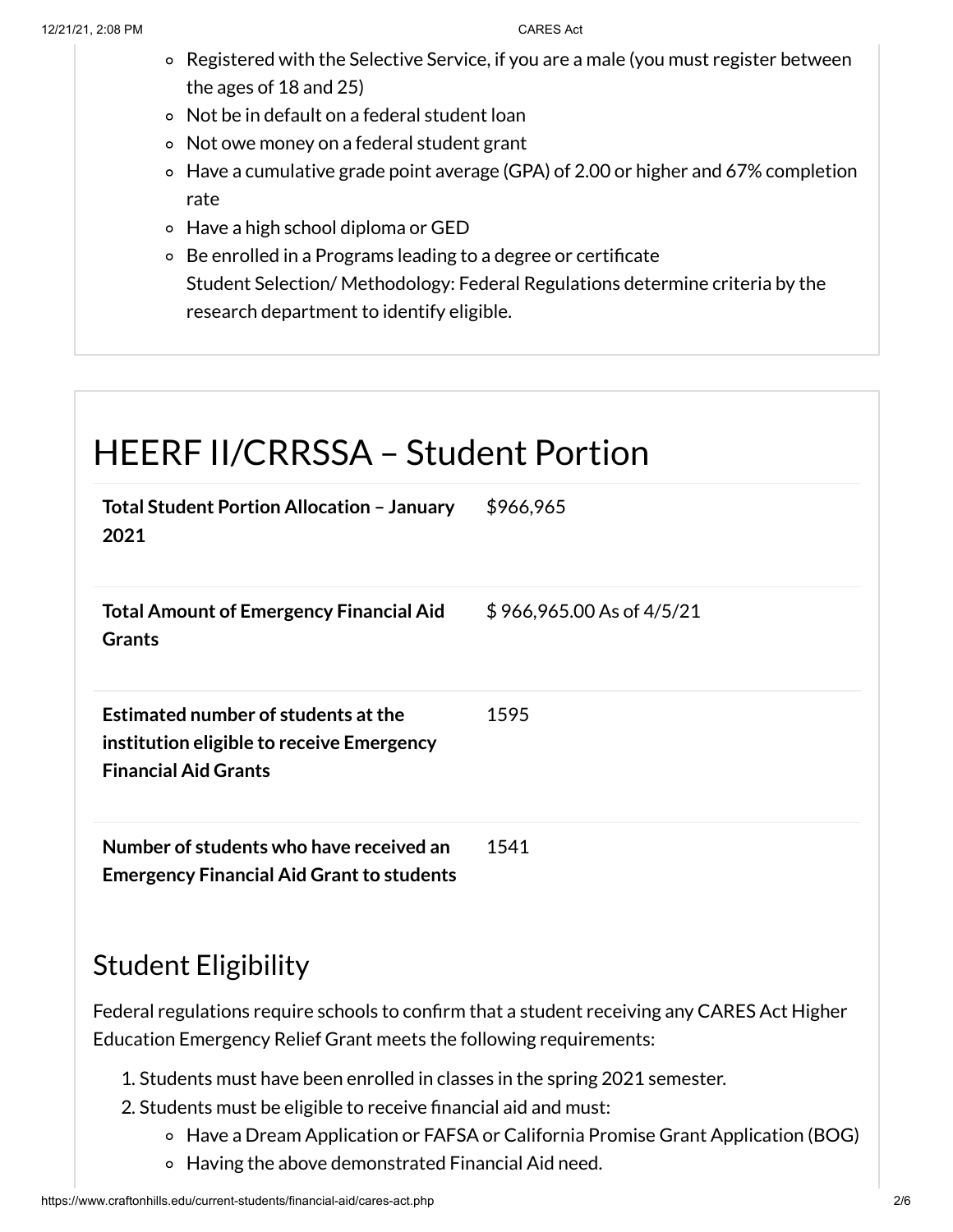Student Selection/ Methodology: Federal Regulations determine criteria by the research department to identify eligible.

## HEERF III/America Rescue Plan – Student Portion

| <b>Total Student Portion Allocation - March</b><br>2021                                        | \$3,695,000                   |
|------------------------------------------------------------------------------------------------|-------------------------------|
| <b>Total Amount of Emergency Financial Aid</b><br><b>Grants</b>                                | \$1,972,250.00 As of 12/16/21 |
| Number of students at the institution<br>eligible to receive Emergency Financial Aid<br>Grants | 2792                          |
| Number of students who have received an<br><b>Emergency Financial Aid Grant to students</b>    | 2792                          |

### Student Eligibility

Students receiving CARES Act Higher Education Emergency Relief Grant meet the following requirements:

To be eligible a student should meet the following requirements:

- Have a current home location of "CHC"
- They have to be currently enrolled in at least one course in Fall 2021
- They need to have a 2.0 GPA in one of the three prior terms of enrollment (Fall 2020, Spring 2021, or Summer 2021) OR they have to be a first time student in Fall 2021

Assuming they met this criteria, then this is how they were prioritized

- Priority 1: Students that are Dreamers OR be Pell recipients with an EFC of "0.00"
- Priority 2: Students that are BOG Recipients
- Priority 3: They do not priority 1 or 2 but do have sufficient academic performance (meeting those GPA requirements I mentioned above)

Student Selection/ Methodology: Federal Regulations determine criteria by the research department to identify eligible.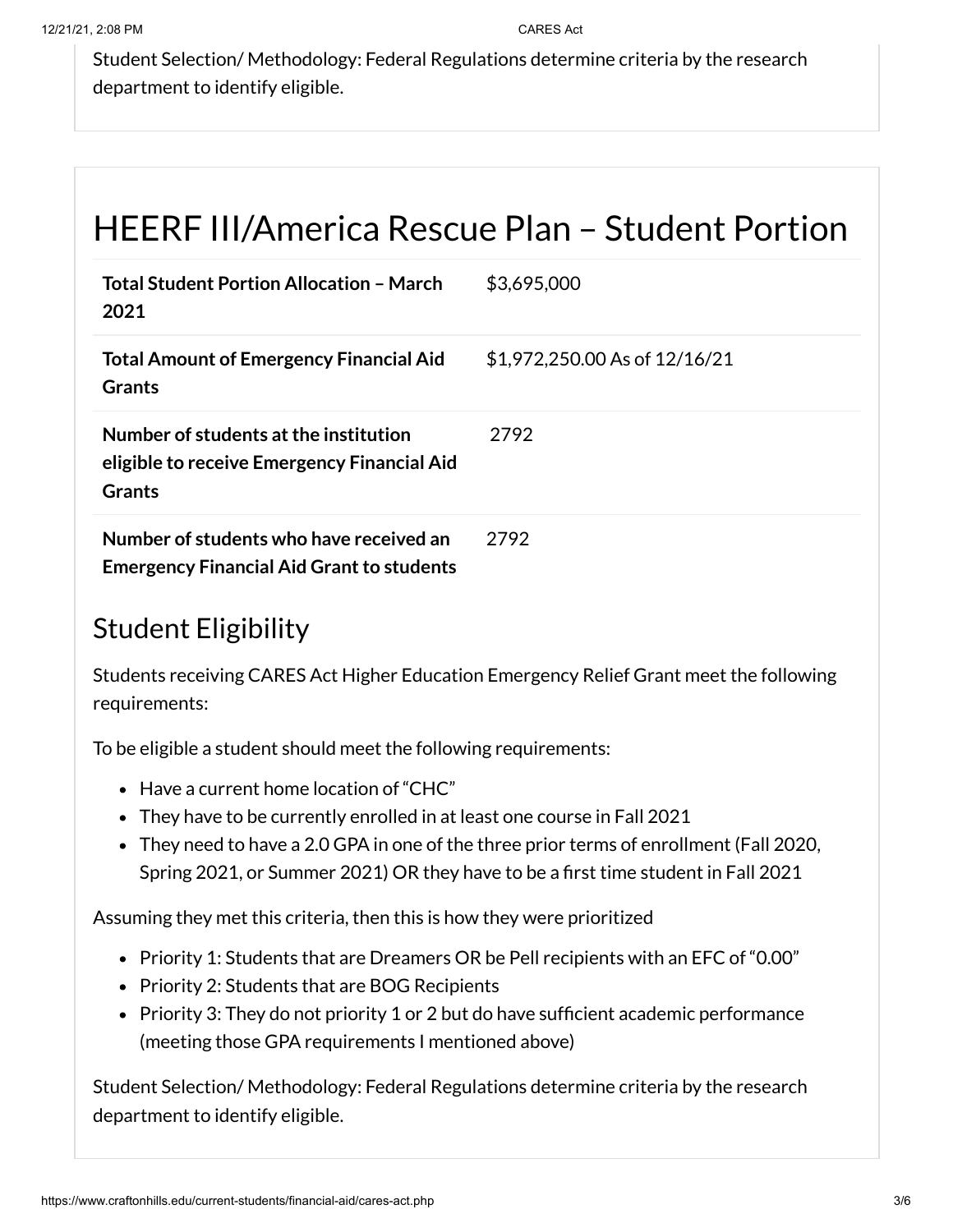## Institutional Portion

| Report                                                                                   | <b>Posted Date to Website</b> |
|------------------------------------------------------------------------------------------|-------------------------------|
| Period Ending 9/30/20 Quarterly Budget<br><u>and Expenditure Reporting (pdf)</u>         | 2/4/21                        |
| <u>Period Ending 12/31/20 Quarterly Budget</u><br><u>and Expenditure Reporting (pdf)</u> | 2/2/21                        |
| <u>Period Ending 3/31/21 Quarterly Budget</u><br><u>and Expenditure Reporting (pdf)</u>  | 4/30/21                       |
| Period Ending 6/30/21 Quarterly Budget<br><u>and Expenditure Reporting (pdf)</u>         | 9/22/21                       |
| Period Ending 9/30/21 Quarterly Budget<br><u>and Expenditure Reporting (pdf)</u>         | 10/12/21                      |

## Update Archive

- $\cdot$  [11/19/21](https://www.craftonhills.edu/current-students/financial-aid/documents/cares-act-page-11-19-21.pdf) (pdf)
- $\cdot$  [10/12/21](https://www.craftonhills.edu/current-students/financial-aid/documents/cares-act-page-10-12-21.pdf) (pdf)
- $\cdot$  [09/22/21](https://www.craftonhills.edu/current-students/financial-aid/documents/cares-act-page-9-22-21.pdf) (pdf)
- [08/23/21](https://www.craftonhills.edu/current-students/financial-aid/documents/cares-act-page-8-23-21.pdf) (pdf)
- $\cdot$  [04/30/21](https://www.craftonhills.edu/current-students/financial-aid/documents/casres-act-page-4-30-21.pdf) (pdf)
- $\cdot$  [02/04/21](https://www.craftonhills.edu/current-students/financial-aid/documents/cares-act-page-2-4-21.pdf) (pdf)
- $\cdot$  [02/02/21](https://www.craftonhills.edu/current-students/financial-aid/documents/cares-act-page-2-2-21.pdf) (pdf)
- $\cdot$  [01/13/21](https://www.craftonhills.edu/current-students/financial-aid/documents/cares-act-page-1-13-21.pdf) (pdf)
- $\cdot$  [10/29/20](https://www.craftonhills.edu/current-students/financial-aid/documents/cares-act-page-10-29-20.pdf) (pdf)
- [08/06/20](https://www.craftonhills.edu/current-students/financial-aid/documents/casre-act-page-8-6-20.pdf) (pdf)
- $\cdot$  [07/07/20](https://www.craftonhills.edu/current-students/financial-aid/documents/cares-act-page-7-7-20.pdf) (pdf)
- [06/30/20](https://www.craftonhills.edu/current-students/financial-aid/documents/cares-act-page-6-30-20.pdf) (pdf)
- [06/23/20](https://www.craftonhills.edu/current-students/financial-aid/documents/cares-act-page-6-23-20.pdf) (pdf)

Website Updated: 11/17/21

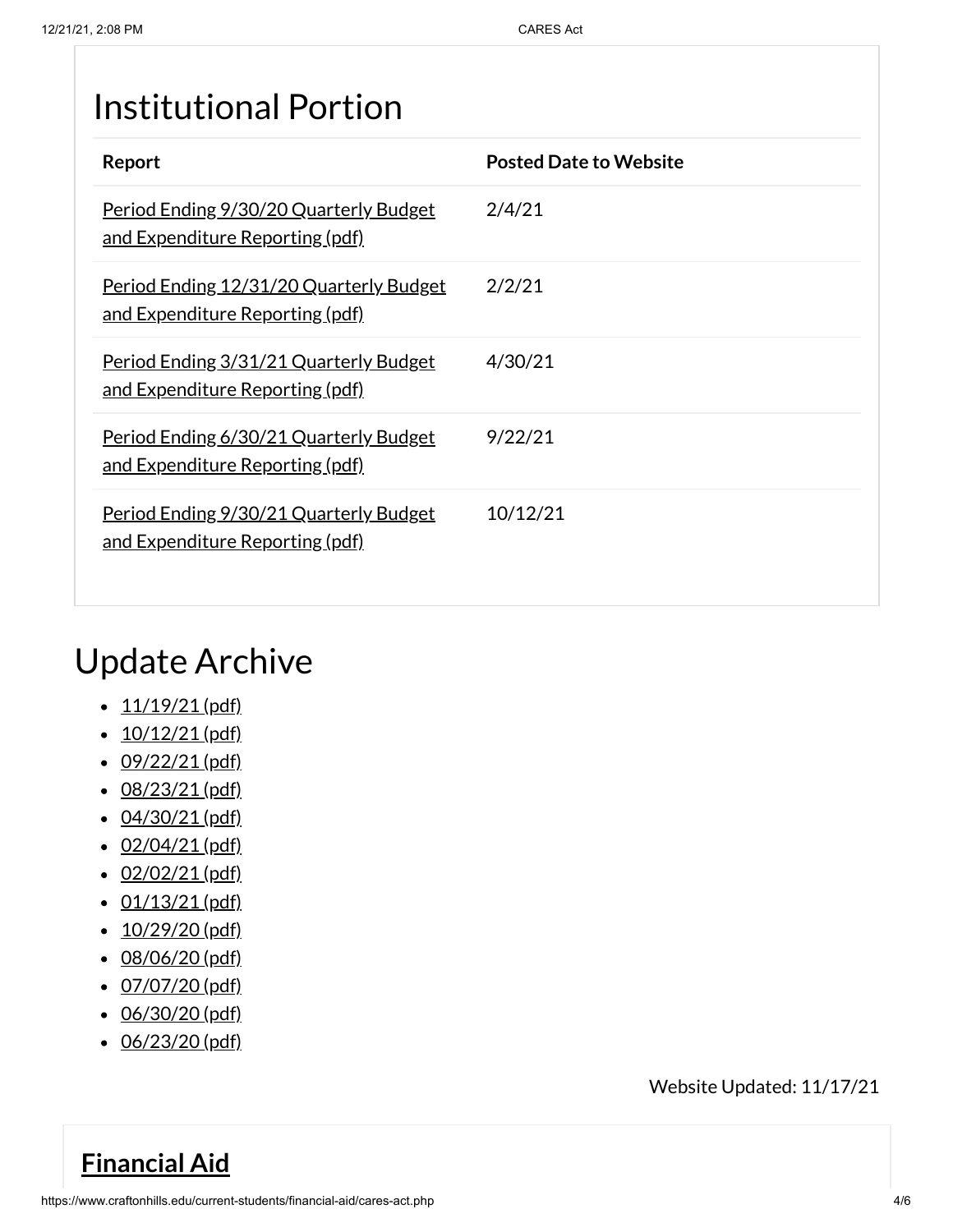| <b>Online Services</b>                                  |
|---------------------------------------------------------|
| <b>CARES Act</b>                                        |
| <b>Apply for Financial Aid</b>                          |
| <b>California Dream Act</b>                             |
| <b>CA Promise Grant Fee Waiver (BOG) Changes</b>        |
| <b>CA Promise Grant Fee Waiver (BOG)</b>                |
| 2021-2022 CA Promise Grant Fee Waiver (BOG) Application |
| Scholarships                                            |
| <b>Financial Literacy</b>                               |
| <b>Which Financial Aid Program is for Me?</b>           |
| <b>Satisfactory Academic Progress</b>                   |
| <b>Return of Title IV Funds</b>                         |
| <b>Student Rights and Responsibilities (pdf)</b>        |
| <b>GPA</b>                                              |
| <b>BankMobile</b>                                       |
| <b>Student Financial Aid Handbook (pdf)</b>             |
| <b>Cash Management Contract</b>                         |
| <b>Financial Aid Forms</b>                              |
| <b>Financial Aid Staff</b>                              |

Crafton Hills College 11711 Sand Canyon Road